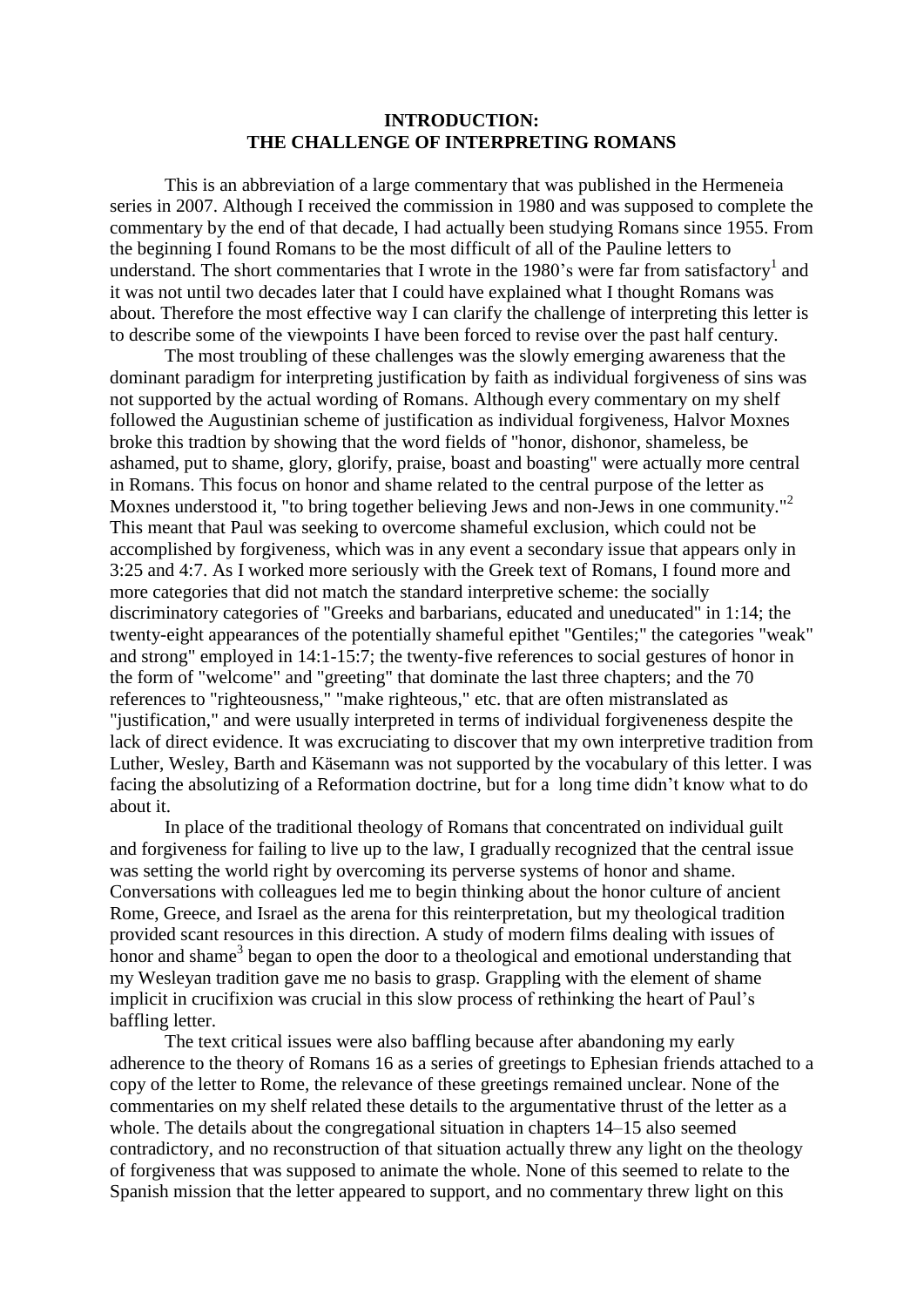## **THE CHALLENGE OF INTERPRETING ROMANS** 2

because the Spanish context was nowhere even discussed. After reading the article by W. P. Bowers<sup>4</sup> that demonstrated the lack of Jewish presence in Spain, it gradually became clear that Paul's missionary strategy had to be reconceived, but how this related to the argument in the letter was at first totally unclear. I began reading about the cultural situation in the Roman colonies on the Spanish peninsula to clarify what Paul might have had in mind.

For years I tried to understand the letter on the basis of ancient epistolary theory, but found that the concept of the "body" of a letter threw no light on the complicated organization of the argument in this sixteen chapter letter. Then I read Hans Dieter Betz's commentary on Galatians that pioneered in the rhetorical analysis of Pauline letters<sup>5</sup> and began studying classical rhetoric with colleagues at Northwestern University. I soon discovered that part of my confusion came from following the tradition of assuming that Romans was a defense of the true gospel, which placed this letter in the judicial type of rhetoric. This produced hundreds of discrepancies that no commentary seemed to explain, and I decided that Wilhelm Wuellner was correct to see the letter as fitting the demonstrative type of rhetoric,<sup>6</sup> which I then discovered included ambassadorial speeches and letters. If Romans was designed as an ambassadorial letter, this meant that Paul was seeking to find common ground between different theological and cultural groups in Rome, whose diversity was evident in the previously baffling details of chapter 16.

When I began to take account of the rhetorical evidence, there was a basis for revising my earlier skepticism about whether the details in chapter 16 support the creation of a coherent profile of the weak and the strong in  $14:1 - 15:13$ .<sup>7</sup> If Paul's discourse is demonstrative, the profile can be understood as abstractly drawn so as to depict extreme positions in opposite directions, within which a wide range of congregational viewpoints could be encompassed. In 14:2, for example, Paul writes that "the one has faith to eat everything, while the weak person eats leafy vegetables," but in fact no group in the ancient world was totally undiscriminating in food consumption, and no group was so extremely ascetic as to eat only lettuce. The exaggeration on both sides is humorous and rhetorically effective in supporting an argument that pertains to a wide range of controversial positions on diet and liturgy that divided the Roman congregations. In 14:5 Paul describes the controversial positions with regard to holy days in such generic terms that a wide range of alternative distinctions is encompassed: "Now the one person judges one day better than another, while the other judges all days [alike]." Rather than specifying that this formulation pertains to Sunday worship, Sabbath observances, Jewish festivals, fasting times, lucky days, or Roman feast days, the appropriate conclusion is that Paul intentionally formulated the matter so that a number of controversies would be covered. In 14:14 it is clear that the controversies over food relate in part to kosher regulations.

The references to these groups "despising" and "judging" each other in 14:3 and 10 can be understood as contrary strategies of mutual shaming, the one typical for conservative legalists and the other for liberals, but the precise source of either law or freedom is intentionally left undefined. Hence the pejorative terms "weak" and "strong," which were obviously promoted by the group in the dominant position, are generic terms that encompass theological as well as social diversity. It is likely that the majority of the strong were Gentile believers, with Jewish liberals such as Paul and his close allies included in this group. It is also likely that the weak included Jewish adherents to the law, but this group probably included some Gentiles who had been close to synagogues before becoming believers. This analysis of the abstract generality of Paul's discourse allows some fresh interpretive resources to relate Paul's argument to present day groups of conservatives and liberals who judge and despise each other in similar ways.

The evidence in Romans 16 also led me to revise my view of the social structure of the Roman congregations, which has a bearing on how Paul's letter would have been understood. In 16:3-5 he greets his colleagues Prisca and Aquila and "the church in their house," which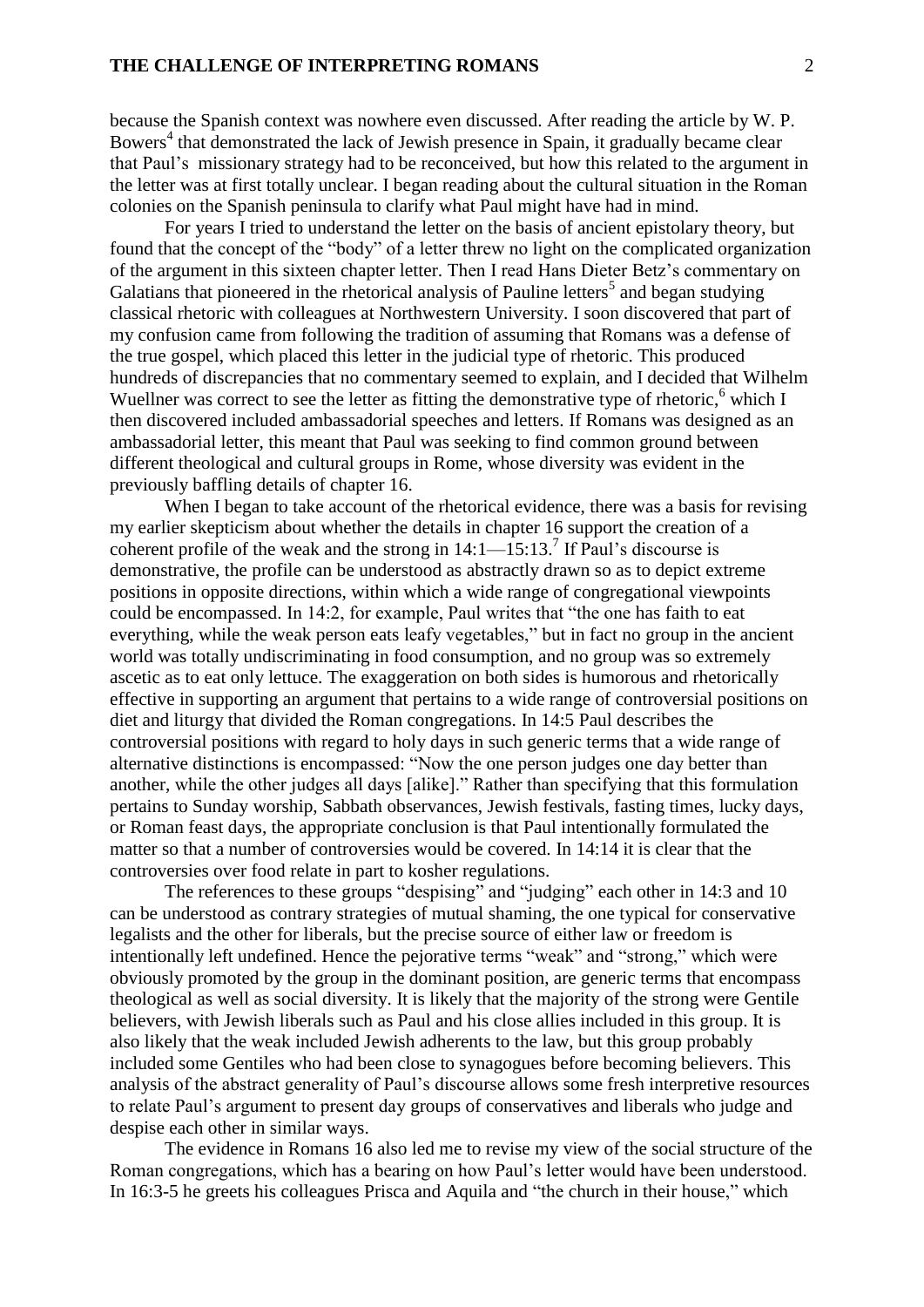matches the consensus that early congregations met in the homes of patrons who provided leadership and resources. However, Paul greets four other congregations that are not meeting in patron's homes; I refer to these as "tenement churches." In 16:10 Paul greets "those belonging to Aristoboulus," an expression indicating that the patron is not a believer but that some slaves and freedmen/women in his household are "in the Lord." The group greeted in 16:11, "those belonging to Narkissos," indicates the slaves or employees of a patron who is himself not a believer. In my exegesis of 16:3-16, a case is made that these two groups are parts of the imperial bureaucracy, probably meeting in the building where they work. In 16:14 another group is identified as "the brothers," who are together with five named leaders. Since all five names are characteristic for slaves, freedmen, and lower class Greeks, it is likely that this group consisted entirely of persons with low social status. The five persons named are probably the charismatic leaders of the community, and there is no indication that one of them is playing the role of patron. In the light of Peter Lampe's research, $^8$  this group is likely located in one of the tenement buildings of Trastevere or Porta Capena. In 16:15 Paul greets a congregation of "saints" that is led by five persons whose Greek names are associated with slavery. Again there is no indication of patronage in this early Christian cell that is probably meeting in a slum building. No one of the five persons mentioned in these two groups appears to have a position of prominence over the others. The leadership pattern appears to be collective rather than hierarchical.

So who provides the economic support, the resources for the Lord's Supper, and the means for hospitality and charity characteristic for early Christianity in such a community? The system of love-patriarchalism that was typical for house churches would certainly not be relevant in a group of slaves and former slaves residing in a densely packed tenement building. Some other system of support must be implicit in these references, and I suggest the category of "agapaic communalism" to describe what seems to be taking place. Moreover, it appears clear that the class structure of the groups greeted in 16:10, 11, 14, and 15 was onedimensional. In contrast to house churches that have an upper or middle-class patron along with his or her slaves, family, friends, and others, these four cells consisted entirely of the urban underclass, primarily slaves and poor freedmen/ women. Lacking a patron who would function as a leader, the pattern of leadership appears to be egalitarian in tenement churches. The complicated social structure of the five groups Paul greets in Romans needs to be taken into account as we interpret the letter.

I have tried to take account of the rhetoric designed to address this complicated audience. I view this letter as a magnificent example of evangelical persuasion. In ancient rhetoric there were five means of persuasion: invention, arrangement, style, memory, and delivery, all of which are evident in Romans. But a sixth element needs to be taken into account: the audience. Ancient theorists assumed that speakers were acquainted with their audiences, and thus developed no theory to ascertain their nature and proclivities. In the case of Paul's letters, we are forced to reconstruct what he perceived about the audience. This is why I have spent so much time piecing together the evidence about the situation of the congregations in Rome. The first means of persuading this audience, "invention," includes citations from early Christian creeds, hymns, Scripture, and formal arguments based on Jewish and Greco-Roman models. The "arrangement" of the letter begins with a formal introduction (1:1-15) and a thesis (1:16-17), followed by four extensive arguments (1:18— 4:25; 5:1—8:39; 9:1—11:36; and 12:1—15:13). Each of these arguments contains ten paragraphs, which are most easily identified in the translation at the end of this volume. The letter concludes with a peroration  $(15:14 - 16:16 + 16:21-23)$ . This carefully designed arrangement is matched by some elements of "style," such as the tenfold sequences in 8:38-39 and 12:10-13, the fivefold sequences in 2:17-23, 8:24-25 and many other places, and the sevenfold series in 3:10-18, 12:6-8 and so forth. Since fives, sevens and tens are sacred Jewish numbers, these features point to the legitimacy of Judaic preferences, a significant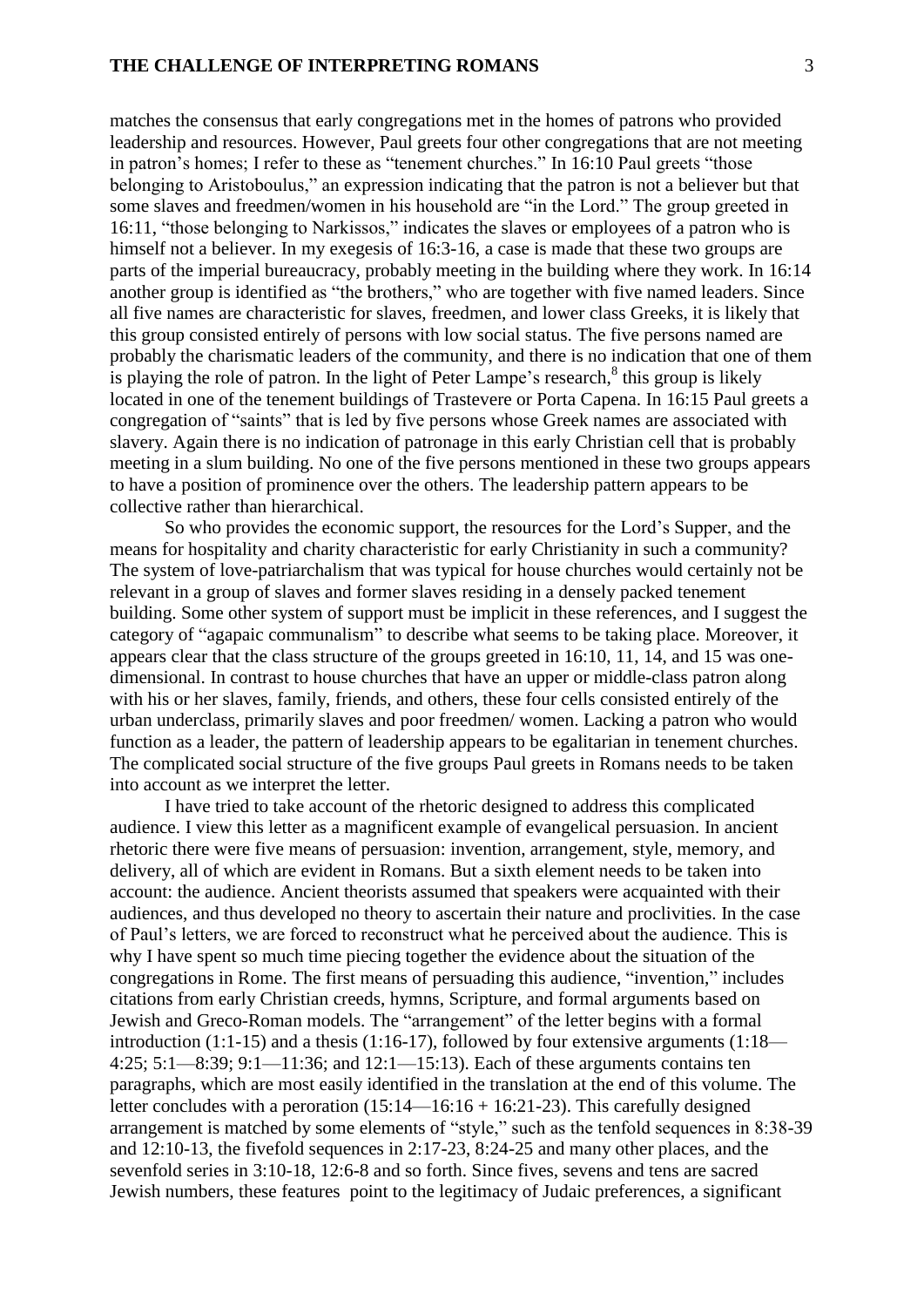## **THE CHALLENGE OF INTERPRETING ROMANS** 4

issue in a letter that seeks to overcome the prejudice of a Gentile Christian majority against a Jewish Christian minority.

The rhetorical tools of "delivery" and "memory" point to the crucial importance of the oral presentation of the letter to the various congregations in Rome. In view of the fact that ancient letters in Greek were written without spaces between words or punctuation, the discernment of the numerical sequences and other stylistic features would have been very difficult for anyone reading the letter aloud for the first time. Classical rhetoric taught the techniques of preparing texts for public delivery and for the actual delivery itself, including the tone of voice and gestures suitable for different occasions. In the Greco-Roman world, speaking without notes was preferred, and students were taught to memorize their speeches before delivering them. What moderns would view as prodigious memory was not unusual; Seneca the Elder claimed, for example that he could recite two thousand names in the same sequence that were spoken to him once, and Quintilian reported that his teacher could recite a vast quantity of poetry, even when he had heard it only once. The key question in interpreting Paul's letter is therefore how it would have sounded to its intended hearers, and what kind of participation would it have evoked. The attention to the stylistic details of the text of Romans throughout this commentary is therefore not an exercise in rhetorical abstraction but an effort to understand Paul's aim to make an oral impact on the congregations in Rome. The hypothesis in this commentary is that the letter was designed to be presented to the Roman congregnations by Tertius, mentioned as the scribe in 16:22, who would have been aware of these details from the moment of dictation.

All of these issues were rendered more challenging because Paul's letter to the Romans turned out to be the only biblical writing for which no comprehensive bibliography was available. I spent years in libraries around the world attempting to assemble such a bibliography, which is still not complete. My hope was that scholars in other traditions would have insights to resolve some of these questions, and indeed to some degree this has occurred. So a commentary that was supposed to be finished in 10 years required 26, plus a final 13 months of checking references in ancient texts and so forth. It has taken me another six years to decide how to abbreviate the commentary for this publication in 2013, making some corrections along the way. But as we all recognize, slowness is no guarantee of truth.

The unusual discourse in the commentary you are about to read is the product of this process of reinterpretation. The basic idea in my interpretation of each verse and paragraph is that Paul is seeking to persuade the Roman congregations to support his mission to the barbarians in Spain. This required that the gospel of impartial, divine righteousness revealed in Christ be clarified to rid it of prejudicial elements that were currently dividing the congregations in Rome. In the shameful cross, Christ transformed the honor systems that dominated the Greco-Roman and Jewish worlds, resulting in discrimination and exploitation of barbarians as well as in poisoning the relations between the congregations in Rome. The gospel offered grace to every group in equal measure, shattering the imperial premise of exceptionalism in virtue and honor. Each verse is interpreted as Paul's attempt to persuade and transform the Roman congregations for the sake of this mission to Spain, which Paul believed would contribute to the pacification of the entire world. Part of our challenge in interpreting Romans is that Paul was executed before he could engage in this final mission, which means that the fulfillment of his vision of global conversion beckons to later generations for its advancement.

The commitment to interpret Romans in the light of Paul's mission and his understanding of the situation in Rome leads me to be skeptical that the theological tradition from which I come should be the decisive element in my interpretation. Each of our theological traditions is inclined to see the high point of the letter in sections where our theology seems best articulated. For example, Lutherans have usually seen the high point in chapter 3, the Methodists in chapter 8, and the Calvinists in chapters 9-11. In traditional